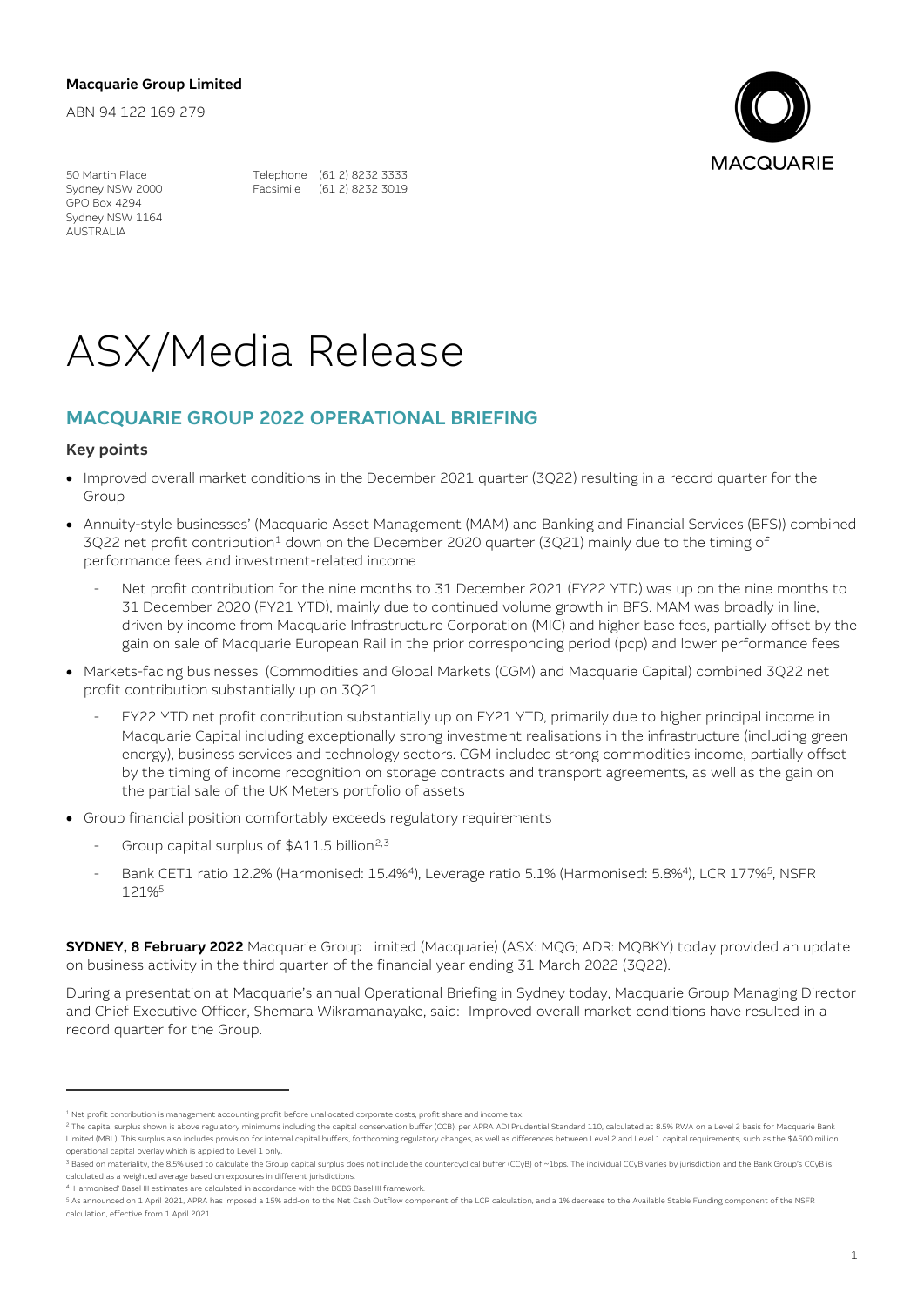## Macquarie Group Limited

The annuity-style businesses' combined 3Q22 net profit contribution was down on 3Q21, mainly due to the timing of performance fees and investment-related income. For FY22 YTD, net profit contribution was up on FY21 YTD, mainly due to continued volume growth in BFS. MAM's contribution was broadly in line, driven by income from MIC and higher base fees, partially offset by the gain on sale of Macquarie European Rail in the pcp and lower performance fees.

The markets-facing businesses' combined 3Q22 net profit contribution was substantially up on 3Q21. For FY22 YTD, net profit contribution was substantially up on FY21 YTD. This was primarily due to higher principal income in Macquarie Capital, including exceptionally strong investment realisations in the infrastructure (including green energy), business services and technology sectors. CGM's contribution included strong commodities income, partially offset by the timing of income recognition on storage contracts and transport agreements, as well as the gain on the partial sale of the UK Meters portfolio of assets.

Macquarie Group's financial position comfortably exceeds APRA's Basel III regulatory requirements, with a Group capital surplus of \$A11.5 billion<sup>2,3</sup> at 31 December 2021, up from \$A8.4 billion at 30 September 2021. The Bank Group's APRA Basel III Common Equity Tier 1 capital ratio was 12.2 per cent (Harmonised: 15.4 per cent4) at 31 December 2021, up from 11.7 per cent at 30 September 2021. The Bank Group's APRA leverage ratio was 5.1 per cent (Harmonised: 5.8 per cent<sup>4</sup>), the Liquidity Coverage Ratio (LCR) was 177 per cent<sup>5</sup> and the Net Stable Funding Ratio (NSFR) was 121 per cent<sup>5</sup> at 31 December 2021.

# Third quarter business highlights

Ms Wikramanayake provided an overview of business activity undertaken during 3Q22:

MAM had assets under management (AUM) of \$A750.1 billion at 31 December 2021, up two per cent on 30 September 2021. In the quarter, Public Investments AUM rose two per cent to \$A522.5 billion, driven by positive impacts from market movements, partially offset by foreign exchange and net flows. Private Markets AUM rose three per cent to \$A227.6 billion, driven by fund investments, partially offset by divestments. At 31 December 2021, Private Markets had equity under management of \$A160.1 billion with \$A24.0 billion to deploy after raising \$A8.1 billion in new equity, investing \$A7.5 billion and divesting \$A1.0 billion.

BFS had total deposits<sup>6</sup> of \$A91.6 billion at 31 December 2021, up four per cent on 30 September 2021. The home loan portfolio of \$A82.8 billion increased eight per cent on 30 September 2021, while funds on platform<sup>7</sup> of \$A120.9 billion increased four per cent. During 3Q21, the business banking loan portfolio increased four per cent to \$A11.4 billion, while the car loans portfolio decreased 12 per cent to \$A9.6 billion.

CGM had strong results across the commodities platform, particularly in global Gas & Power and Resources, driven by increased client hedging and trading opportunities from unusually challenging market conditions. CGM also saw solid contribution from client and trading activity across the Financial Markets businesses including fixed income, foreign exchange, credit and equities. CGM also saw continued growth in the Asset Finance balance sheet largely driven by Resources and Structured Lending, which contributed to strong annuity revenue flows across the platform.

Macquarie Capital completed 126 transactions globally in 3Q22, valued at \$A105 billion<sup>8</sup>. Fee revenue was significantly up across Advisory, DCM and ECM, and investment-related income was also up substantially following exceptionally strong investment realisations. The Principal Finance portfolio of over \$A15 billion including a \$A13 billion credit portfolio at 31 December 2021, reflected more than \$A4.5 billion committed in 3Q22 through focused investing in credit markets and the provision of bespoke financing solutions. Macquarie Capital is the No.1 Global Financial Adviser for infrastructure/project finance<sup>9</sup> and No.1 in ANZ for M&A<sup>10</sup>. Macquarie Equities maintained its market leading ranking in Australia across research, sales, trading, ECM and corporate access<sup>11</sup>.

<sup>6</sup> Deposits in BFS exclude corporate/wholesale deposits.

<sup>7</sup> Funds on platform includes Macquarie Wrap and Vision.

<sup>8</sup> Dealogic and IJ Global for Macquarie Group completed M&A, investments, ECM and DCM transactions converted as at 31 December 2021. Deal values reflect the full transaction value and not an attributed value. <sup>9</sup> Inframation (Calendar Year 2021 by deal count).

<sup>10</sup> Dealogic (Calendar Year 2021 completed by deal value and deal count).

<sup>11</sup> Peter Lee Associates 2021 & 2020 Survey of Australian Investors.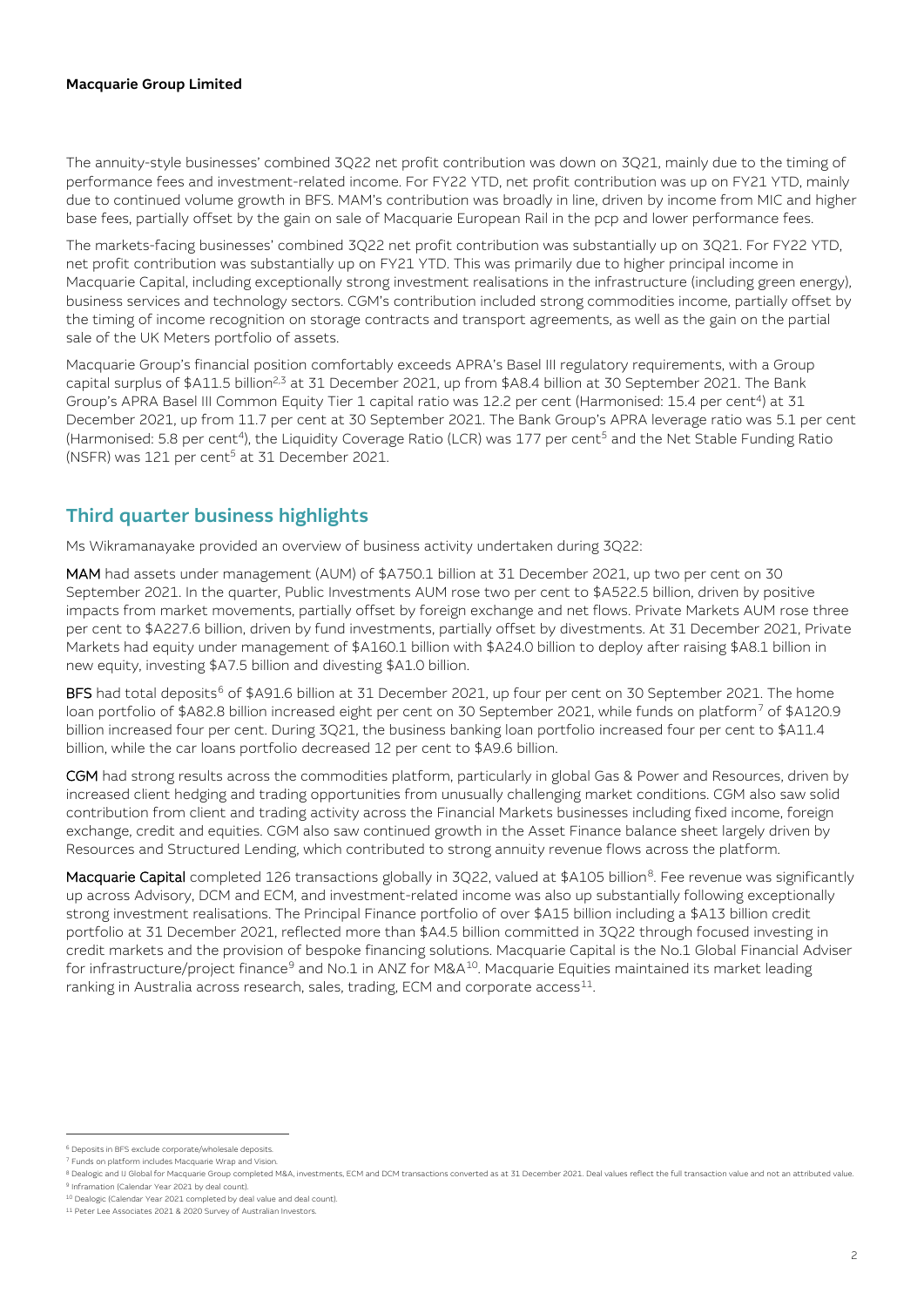# Social Impact

Macquarie also announced a one-time \$A20 million additional allocation to the Macquarie Group Foundation to expand its Social Impact Investing pilot, to address employment and education social impact needs.

Macquarie's Chief Financial Officer and Chair of the Macquarie Group Foundation, Alex Harvey, said: This \$A20 million allocation will enable the Foundation to build on the groundwork of a successful FY22 pilot, and more than ten years of wider sector support. The funds will be used to address important employment and education social impact needs across the spectrum of catalytic capital, as well as philanthropic grants to support sector building. Any financial returns will flow back to the Foundation for additional social impact.